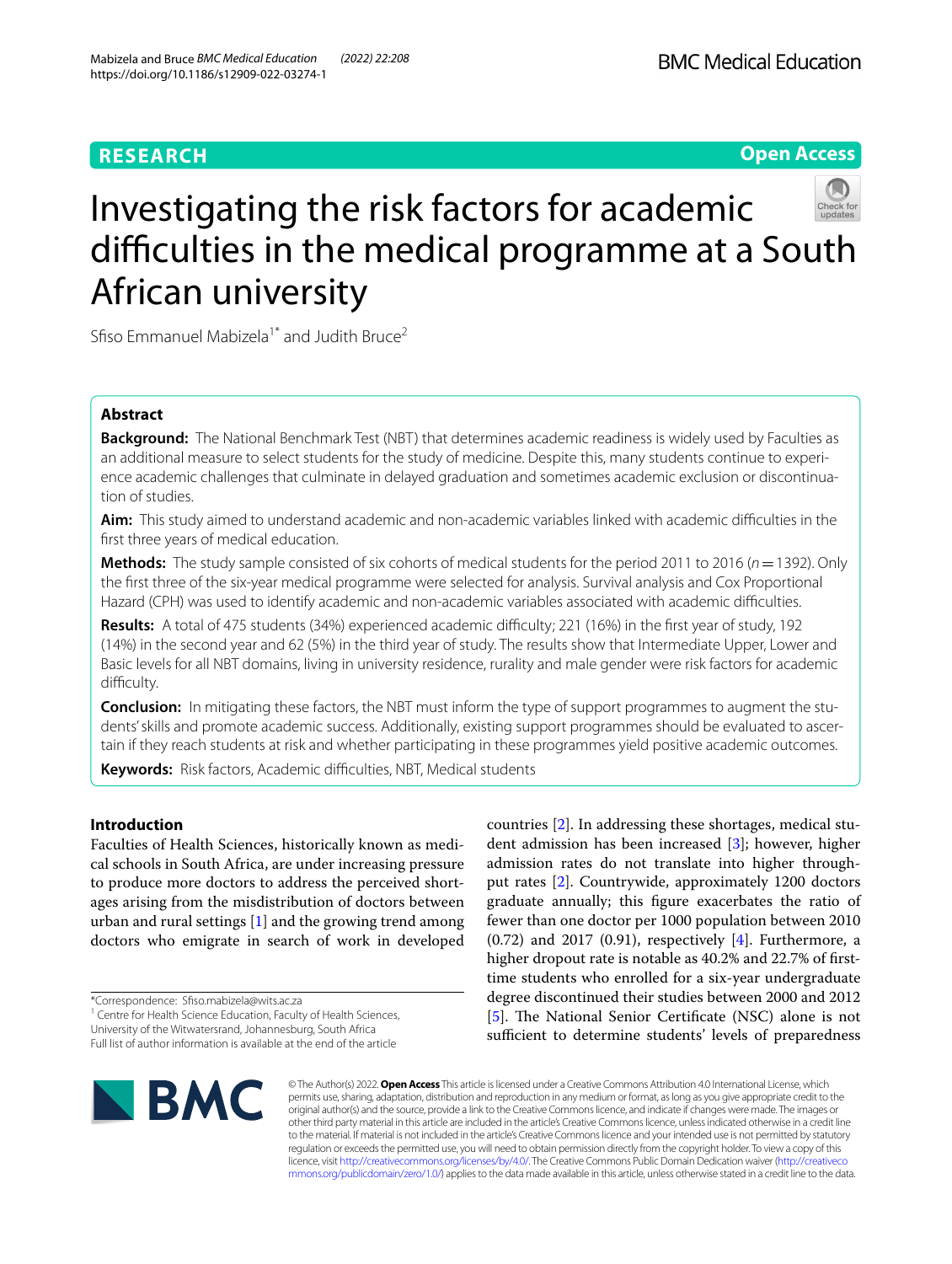for university, creating a need for an additional selection tool  $[6]$  $[6]$ .

In 2005, the University of South Africa commissioned the NBT to assess applicants' readiness for higher education. The NBT assesses students' readiness in NBT Mathematics (NBT MAT), NBT Academic literacy (NBT AL) and NBT Quantitative Literacy (NBT QL). The NBT MAT is a Mathematics test designed to assess students' knowledge and understanding [[7](#page-6-6)]. The NBT AL assesses students' ability to engage successfully with the language demands of higher education; NBT QL assesses students' ability to engage with the quantitative demands of higher education  $[8, 9]$  $[8, 9]$  $[8, 9]$  $[8, 9]$ , which includes their problem management/solving ability through the use of quantitative information in all its formats. The premise for using the NBT arises from the weak predictive ability of the NSC to determine academic success in higher education [\[6](#page-6-5), [10](#page-7-1)].

The NBT is a criterion-referenced test, that is, it assesses students' capacities in clearly defned domains to determine their levels of competency and for placement in appropriate curriculum routes  $[8, 9]$  $[8, 9]$  $[8, 9]$  $[8, 9]$  $[8, 9]$ . The NBT has three benchmark levels for student performance: Proficient, Intermediate and Basic. A Proficient score suggests that students are likely to cope with the academic demands of the programme. Although such a student might fail, it is not likely to be related to the domains tested [\[7](#page-6-6)]. Divided into two levels, the Intermediate Upper level highlights the expectation of learning challenges. Students with scores in the Intermediate Upper level would likely need additional academic support and special skills training, and scores in the Intermediate Lower level indicate that students would likely need placement in an extended programme [\[7\]](#page-6-6). Basic performance levels suggest that students are not prepared for higher education study and will not cope if admitted for a degree programme in the absence of long-term support, such as a foundation programme  $[7]$  $[7]$ . These performance descriptors provide institutions with information about students' entry-level skills and how they should respond to incoming students.

Characteristic of the era, the university in this study, inherited the legacy of apartheid, which infuenced decisions on access to medical school [[11](#page-7-2)]. As a result, racialised throughput patterns are still being observed [\[9](#page-7-0)]. In response to issues of inequitable access, the Faculty under study adjusted its admission requirements to facilitate admission of students who are perceived to have the potential to cope well with the academic demands of the medical programme. The revised admission policy widened entrance for qualifying students in three additional categories not previously considered. In the new admission policy, 40% of places in the medical programme are reserved for top-performing students, and 60% for top-performing applicants from rural areas, quintile 1 and 2 (under-resourced) schools and those classifed as Black and Coloured. In particular, an increase in the number of students from rural areas from 2015 onwards could be attributable to the adjustment in the admission policy.

Until fve years ago, fve out of nine Faculty of Health Sciences/medical schools in South Africa used the NSC and the NBT to select students for the medical programmes  $[3, 12, 13]$  $[3, 12, 13]$  $[3, 12, 13]$  $[3, 12, 13]$  $[3, 12, 13]$  $[3, 12, 13]$ . These medical schools use different weightings of these two components to select students, and the compulsory NSC subjects are required at specifed levels of achievements [\[3](#page-6-2)]. At the study institution, both the NBT and the NSC contribute 50% to an applicant's composite index  $[8]$ . The NBT performance descriptors provide institutions with information about students' entry-level skills and in turn, how they should respond to incoming students [[9\]](#page-7-0). Meaningful in this regard is how institutions manage the academic profle of their incoming students. Given the reality of an excessive number of applications relative to available places in medical schools, and if an institution preferentially accepts applicants with Profcient NBT scores, it is likely to maintain a profle of historical advantage in its student body. To avoid this 'pitfall', the new admission policy introduced modifers that aimed to identify and admit disadvantaged students with the potential to succeed. For example, employing this methodology would ofer a Black applicant from a rural quintile 1 school and an intermediate NBT level the same opportunity as an urban, white NBT-Profcient applicant from a private school. This potentially introduces risk for both the student and the institution that must be managed by paying close attention to at-risk students' progress and support requirements.

## **Literature review**

Multiple studies suggest that medical students' academic difficulties tend to occur in the early years of training, resulting in an early exit from the programme  $[14-17]$  $[14-17]$  $[14-17]$ . Personal issues, performance in admission tests, learning environments, and the curriculum structure are some of the variables associated with academic difficulties  $[14,$  $[14,$  $[14,$ [15\]](#page-7-7). Furthermore, medical students may fail to identify their own learning challenges and not seek help [\[16](#page-7-8), [18](#page-7-9), [19\]](#page-7-10). The underlying variables that predict academic diffculties are complicated, and they need to be explored continuously to inform support programmes and improve retention. Variables such as Grade Point Average (GPA), socio-economic status, gender, attitudes and progress performance are some of the variables that have been used in prediction models [\[20](#page-7-11)[–22](#page-7-12)].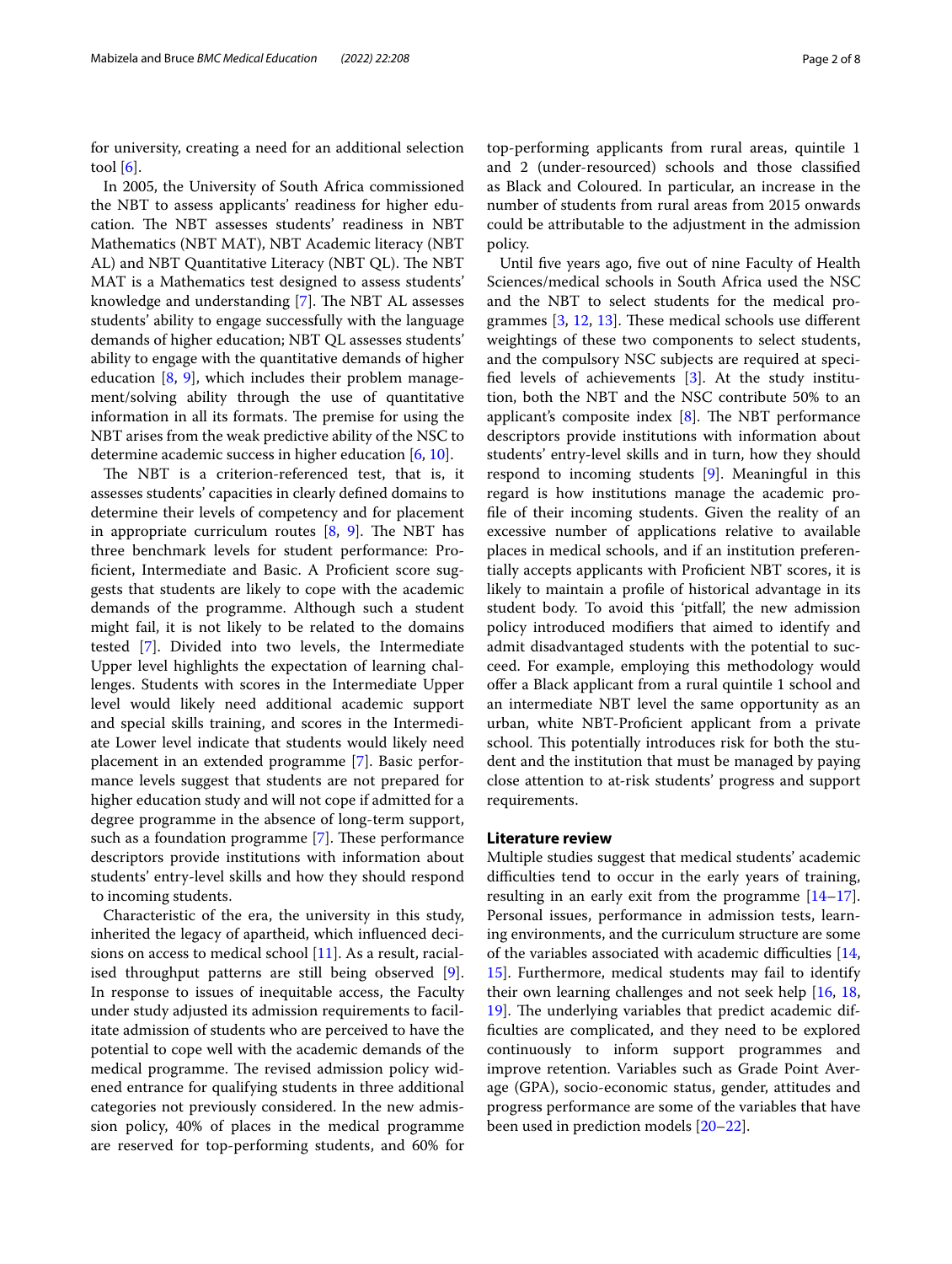The consequences of academic difficulties result in the protracted time to graduation and a high rate of attrition that have implications for students, educators and institutions in terms of lost resources and opportunities [\[20](#page-7-11)]. For the students, failing may produce a variety of psychological issues such as lower levels of self-efficacy, depression, and low self-esteem, burnout, mental health issues and social isolation  $[23-25]$  $[23-25]$  $[23-25]$ . The consequence for universities is the possibility of losing government subsidies in an already underfunded higher education sector [\[26](#page-7-15), [27\]](#page-7-16).

Global higher education institutions are afected by low throughput rates (Prince, 2016). In South Africa, most students need additional years to complete their degrees, while others discontinue their studies altogether [[10,](#page-7-1) [27](#page-7-16), [28\]](#page-7-17). Some students may discontinue their studies due to the costs associated with higher education [[26\]](#page-7-15). On the other hand, fnancial need may exacerbate academic exclusion possibilities as students tend to redirect the funds they receive to support their families [\[27](#page-7-16)]. The school quintile system contributes to students' low throughput and lack of preparation for higher education [[29,](#page-7-18) [30](#page-7-19)]. Socio-economic indicators are central in classifying the fve school quintiles (SQ), with quintile one (Q1) schools considered the poorest and quintile five  $(Q5)$ , the most affluent, well-resourced schools. Furthermore, teachers with substantial teaching knowledge are saturated in Q5 schools [\[30](#page-7-19)], which is not the case in lower quintile schools.

Student admission data are an essential resource to identify students who may struggle academically [\[21](#page-7-20)]. Academic markers such as the NBT and the NSC and non-academic variables should be utilised to determine students' success and academic difficulties. There is a scarcity of studies addressing predictors of academic diffculties in South African Faculties of Health Sciences, despite the high rate of delayed graduations and dropouts [[8\]](#page-6-7). Considering that academic difficulties tend to manifest in the early years of a medical programme, this study investigated the predictors of academic difficulties in the first three years of study. The medical curriculum comprises two preclinical years and four clinical years [\[13](#page-7-4)], with the introduction of the basic sciences during the frst two years [\[31\]](#page-7-21). Medical students begin clinical training in the third and fourth year, and the ffth and sixth are full clinical years in which the students are placed in clinical clerkships in academic hospitals and in community and rural sites [\[31\]](#page-7-21).

## **Study aim**

This study aimed to investigate the predictors for academic difficulties in the first three years of the medical programme. The objectives were to determine the probability of survival in the frst three years of the medical programme and examine the risk of experiencing academic difficulty in respect of academic and non-academic variables.

## **Methods**

This study was conducted at the Faculty of Health Sciences of the University of the Witwatersrand. A purposively selected sample consisted of 1392 frst-time medical students registered between 2011 and 2016. After processing and cleaning the data, 15 missing variables were removed from the dataset, resulting in 1377 cases for analysis (*n*=1377).

The data, obtained from the University's Business Intelligence Service (BIS), comprised non-academic and academic variables. Non-academic variables included gender, race, place of origin, residence and school quintile attended; academic variables were the NBT results and students' progression outcome for the first three years of the medical programme. The data was reviewed during the process of cleaning and preparing for analysis. No further reviews were made after the analysis was completed. The progression outcome explicitly specifies whether the student was permitted to proceed, cancelled or had to repeat a year. Academic difficulty in this study captures students who repeated, dropped out or supplemented any of the first three years of study. Other than term withdrawal, cancellation of studies and failing to meet readmission committee conditions, the data does not provide more information of students who have discontinued their studies.

Ethical approval to conduct the study was obtained from the University's Human Research Ethics Committee (Medical) (HREC M170490).

#### **Data analysis**

A large data set that was 99% complete was cleaned and prepared for analysis. Survival analysis and Cox Proportional-Hazards (CPH) models were used to analyse the data. The survival analysis models were used to compare the profiles of students who experienced academic difficulties in the frst three years of study using the academic variables (NBT domains proficiency levels) and non-academic variables (gender, place of origin, school quintile and residence). Students who did not experience academic difficulties for the entire observation period were excluded. Kaplan–Meier estimates were used to calculate the probability of survival in the medical programme in the first three years. The survival plots were used to compare survival distribution between groups, and the log-rank tests determined whether survival curves were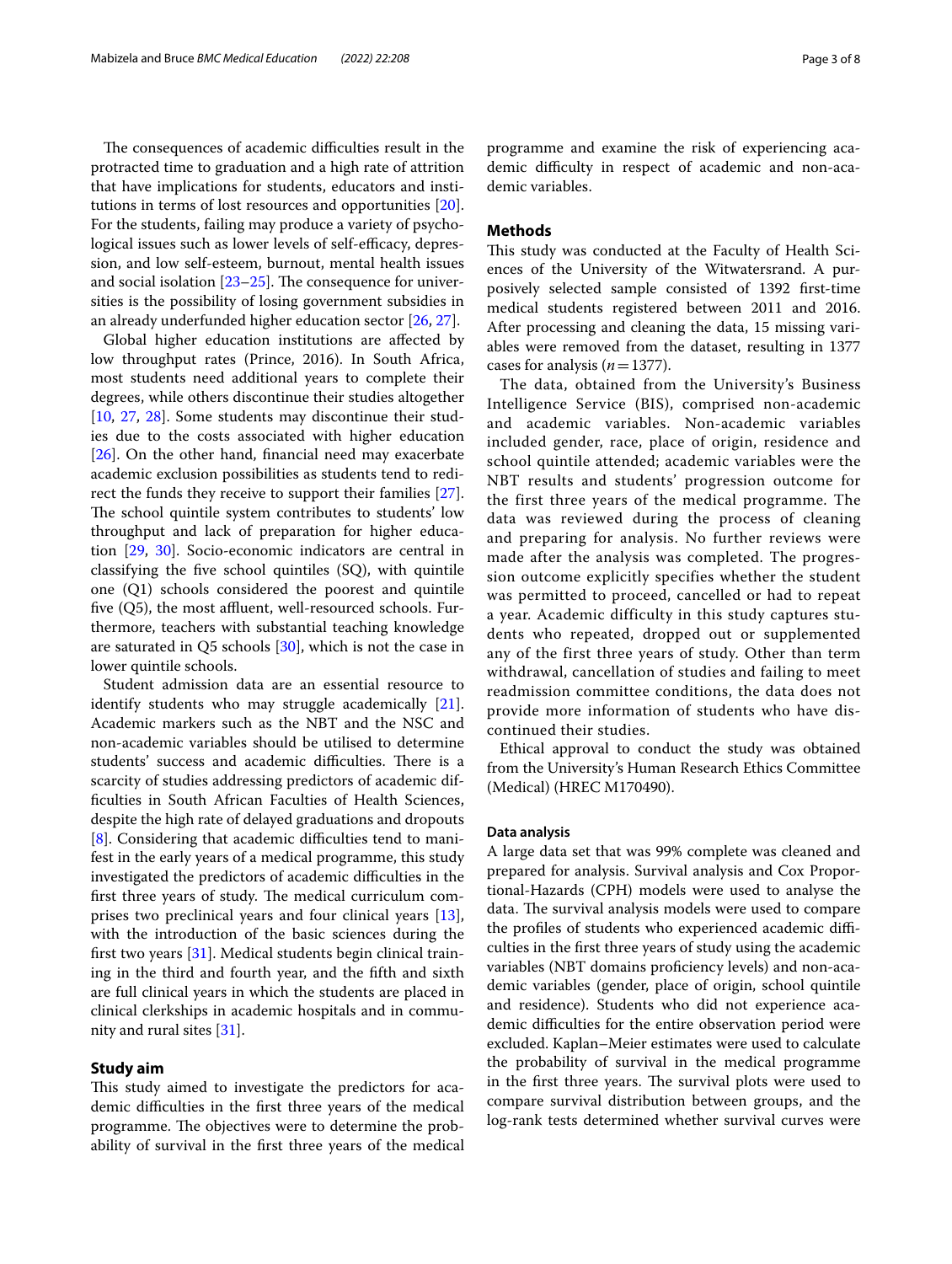statistically signifcant between the groups of students who experienced academic difficulties [\[32](#page-7-22)].

The CPH was used to investigate the risk factors for academic difficulties. The CPH model is a semi-parametric type of analysis that measures observed covariates' effects on the event's risk  $[33]$ . The CPH assumes that the likelihood of the event occurring is mediated by the linear combination of covariates referred to as linear proportional hazard [\[33](#page-7-23), [34](#page-7-24)].

# **Description of data labelling**

The NBT performance levels for all domains were categorised into two binary variables. The students who achieved profciency in all the NBT results were separated from the students who achieved results that placed them at Intermediate Upper, Lower and Basic performance levels: NBT MA, Proficient=0, Intermediate Upper, Lower and basic = 1; NBT AL, Proficient = 0, Intermediate Upper, Lower and  $basic = 1$ ; NBT QL, Proficient = 0, Intermediate Upper, Lower and basic = 1; Place of origin,  $Urban = 0$ , Rural and Unknown = 1; Gender, Male=0, Female=1); Living arrangements, (Living at the university residence $=0$ , Living in private residence = 1). School quintile,  $SQ5=0$ ,  $SQ1-4=1$ .

The regression coefficient of explanatory variables has either positive or negative (B) values that suggest the relationship and the magnitude between variables. If a positive B value is greater than 1, it suggests higher risks for academic difficulty for the group coded 1 than 0. If the B value equals zero, it indicates no diference in the two groups' risk of experiencing academic difficulty. If the B value is less than zero, it suggests that the risk of academic challenges is higher for the group coded 0 than the group coded 1.

The  $Exp(B)$  shows the hazard ratio and the extent to which the hazard ratio is lower or higher for the groups under study  $[35]$ . The hazard ratio with positive values suggests higher risks of academic difficulty for the group coded 1, and a negative value indicates that the group coded 0 has higher risks of academic difficulty.

# **Results**

# **Student demographics**

The racial breakdown showed that 44% of the sample (*n*=605) were reportedly Black; 1% (*n*=11) were Chinese, 6% (*n*=80) were Coloured, 27% (*n*=375) were White, and  $22\%$  ( $n=306$ ) were Indian. The gender profle depicted that 585 (42.5%) were male, and 792 (57.5%) were female. In terms of place of origin, 1090 (79%) were of urban origin, 218 (16%) emanated from rural areas, and 69 (5%) did not indicate their place of origin. A total of 922 (67%) students lived of-campus, while 455 (33%) lived in various university residences. The number of offcampus students may well include those away from home or from rural areas, but the data were not sufficiently dif-ferentiated to determine this. Table [1](#page-3-0) shows the demographics of the sample by the selected cohorts. A total of 475 (34.5%) of students experienced academic difficulty: 221 (16%) in the frst year of study, 192 (14%) in the second year and 62 (4.5%) in the third year of study; 902 (65.5%) did not experience academic difficulty in the first three years of study.

<span id="page-3-0"></span>**Table 1** Demographic profile of the sample  $(n=1377)$ 

| <b>Variables</b>             | 2011      | 2012         | 2013      | 2014      | 2015      | 2016         | Total % |
|------------------------------|-----------|--------------|-----------|-----------|-----------|--------------|---------|
| Race                         |           |              |           |           |           |              |         |
| <b>Black</b>                 | 70 (38%)  | 130 (48%)    | 103 (47%) | 99 (40%)  | 97 (40%)  | 106 (49%)    | 44%     |
| Chinese                      | 3(2%)     | 3(1%)        | 1(1%)     | 2(1%)     | 2(2%)     | 0            | 1%      |
| Coloured                     | 14 (8%)   | 11(4%)       | 8(4%)     | 17 (7%)   | 18 (7%)   | 12 (5%)      | 6%      |
| Indian                       | 42 (23%)  | 45 (16%)     | 43 (19%)  | 65 (27%)  | 56 (23%)  | 55 (25%)     | 22%     |
| White                        | 52 (29%)  | 84 (31%)     | 65 (29%)  | 61 (25%)  | 68 (28%)  | 45 (21%)     | 27%     |
| Gender                       |           |              |           |           |           |              |         |
| Female                       | 114 (63%) | 175 (64%)    | 127 (57%) | 141 (58%) | 128 (49%) | 107 (57, 5%) | 58%     |
| Male                         | 67 (37%)  | 98 (36%)     | 93 (42%)  | 103 (42%) | 113 (51%) | 111 (42, 5%) | 42%     |
| Place of origin              |           |              |           |           |           |              |         |
| Rural                        | 14 (8%)   | 22 (8%)      | 23 (11%)  | 27 (11%)  | 66 (27%)  | 66 (30%)     | 16%     |
| <b>Unknown</b>               | 20 (11%)  | 20 (7%)      | 7(3%)     | 6(3%)     | 11 (5%)   | 5(5%)        | 5%      |
| Urban                        | 147 (81%) | 231 (85%)    | 190 (86%) | 211 (86%) | 164 (68%) | 147 (67%)    | 79%     |
| Residence                    |           |              |           |           |           |              |         |
| Off campus                   | 170 (94%) | 217 (79, 5%) | 136 (62%) | 157 (64%) | 116 (48%) | 126 (58%)    | 67%     |
| <b>University residences</b> | 11 (6%)   | 56 (20, 5%)  | 84 (38%)  | 87 (36%)  | 125 (52%) | 92 (42%)     | 33%     |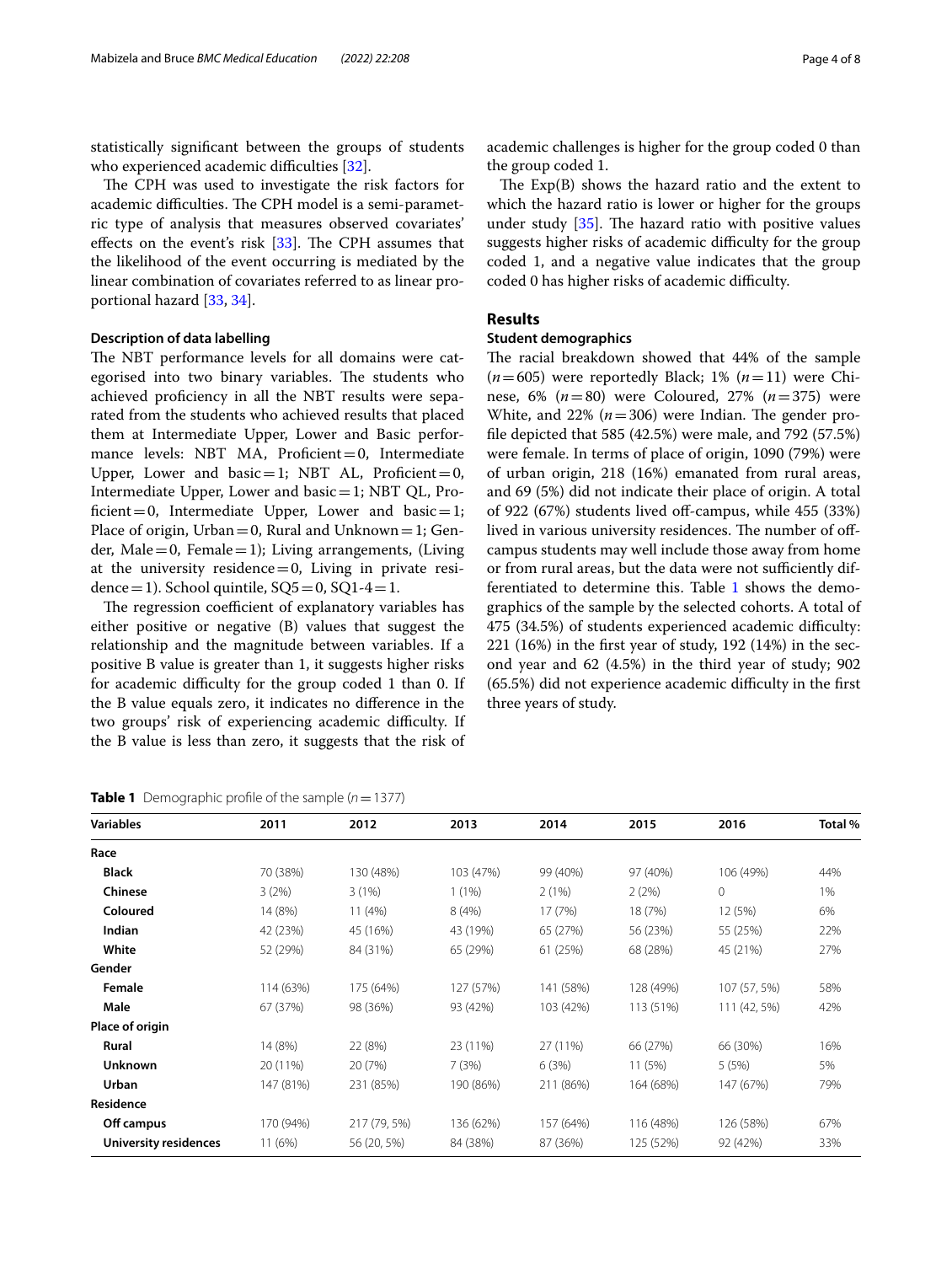# **Cox proportional regression results**

The Omnibus Test of Model (OTM) coefficient confirmed the overall predictive fit of the model. The Chi-square results were statistically significant:  $x^2$ (7, *N*=1377) 100.902, *p*<0.000, which confrms that the model was a signifcant ft relative to the null hypothesis.

After considering all variables in the equation, males  $(p<0.004)$  and students living in university residence (*p*<0.005) were statistically signifcant risk factors for academic difficulties. Male and students living in university residences exhibited greater hazards for experiencing academic difficulties, 24.6% and 30.4%, respectively. Place of origin ( $p=0.126$ ) and school quintiles ( $p=0.267$ ) were not statistically signifcant in students experiencing academic difficulty. However, students of rural origin showed greater for experiencing academic difficulties with 20.4% hazards ratios compared to students of urban origin. Likewise, the students who attended Q1 to Q4 schools also showed greater hazards (14.7%) than students who attended Q5 schools.

<span id="page-4-0"></span>**Table 2** Risk ratios for non-academic and academic variables

| <b>Variables</b>                 | B [C1 95%]           | df | Exp(B) | Sig  |
|----------------------------------|----------------------|----|--------|------|
| Gender                           | $-282$ [.622, .915]  |    | .754   | .004 |
| Place of origin                  | .186 [.949, 1.527]   | 1  | 1.204  | .126 |
| Residence                        | .265 [1.082, 1.571]  |    | 1.304  | .005 |
| School Quintile                  | .136 [.899, 1.461]   |    | 1.147  | .267 |
| <b>NBT</b> Mathematics           | .570 [1.433, 2.182]  | 1  | 1.768  | .000 |
| NBT Academic literacy            | $-062$ [.742, 1.192] |    | .941   | .610 |
| <b>NBT Quantitative Literacy</b> | .431 [1.237, 1.913]  | 1  | 1.538  | .000 |

The results for academic variables show that the NBT MA ( $p$ <0.000) and NBT QL ( $p$ <0.000) were statistically significant risk factors for academic difficulty. The students with Intermediate Upper, Lower and Basic levels had lower survival time in the medical programme. The hazard ratios were 76.8% for the NBT MAT and 53.8% for the NBT QL, suggesting higher risks of academic difculties in the frst three years of the medical programme. The NBT AL domain was not statistically signifcant (*p*=0.610). See Table [2](#page-4-0).

# **Survival analysis results**

The survival distribution for NBT MA was statistically significant  $(\chi^2 (1) = 63.648, p < 0.000)$ . The sharp drop in the survival plot (Fig. [1](#page-4-1)) indicates the first, second and third year of study where 93 (13.1%) and 84 (11.8%), and 33 (4.7%) students with a profciency level in the NBTMA, experienced academic difficulties. In the Intermediate Upper, Lower and Basic level of the NBT MA, 128 (19.2%), 108 (16.2%), and 29 (4.3%) students also encountered academic difficulties in the first three years. Of the 475 students who failed, 210 (44%) obtained a Profcient level, and 265 (56%) obtained Intermediate Upper, Lower and Basic levels in the NBT MA.

The overall survival distribution for NBT AL was statistically significant  $(\chi^2 (1) = 21,165 \, p < 0.000)$ . The risk of experiencing academic difficulty was higher in the second and third year of study for students with Intermediate Upper, Lower and Basic levels (47 (14.1%) and 22 (6.6%) respectively) than students with Profciency level (145 (13.9%) and 40 (3.8%) respectively). Of the 475 students who failed, 350 (74%) obtained Proficiency levels,

<span id="page-4-1"></span>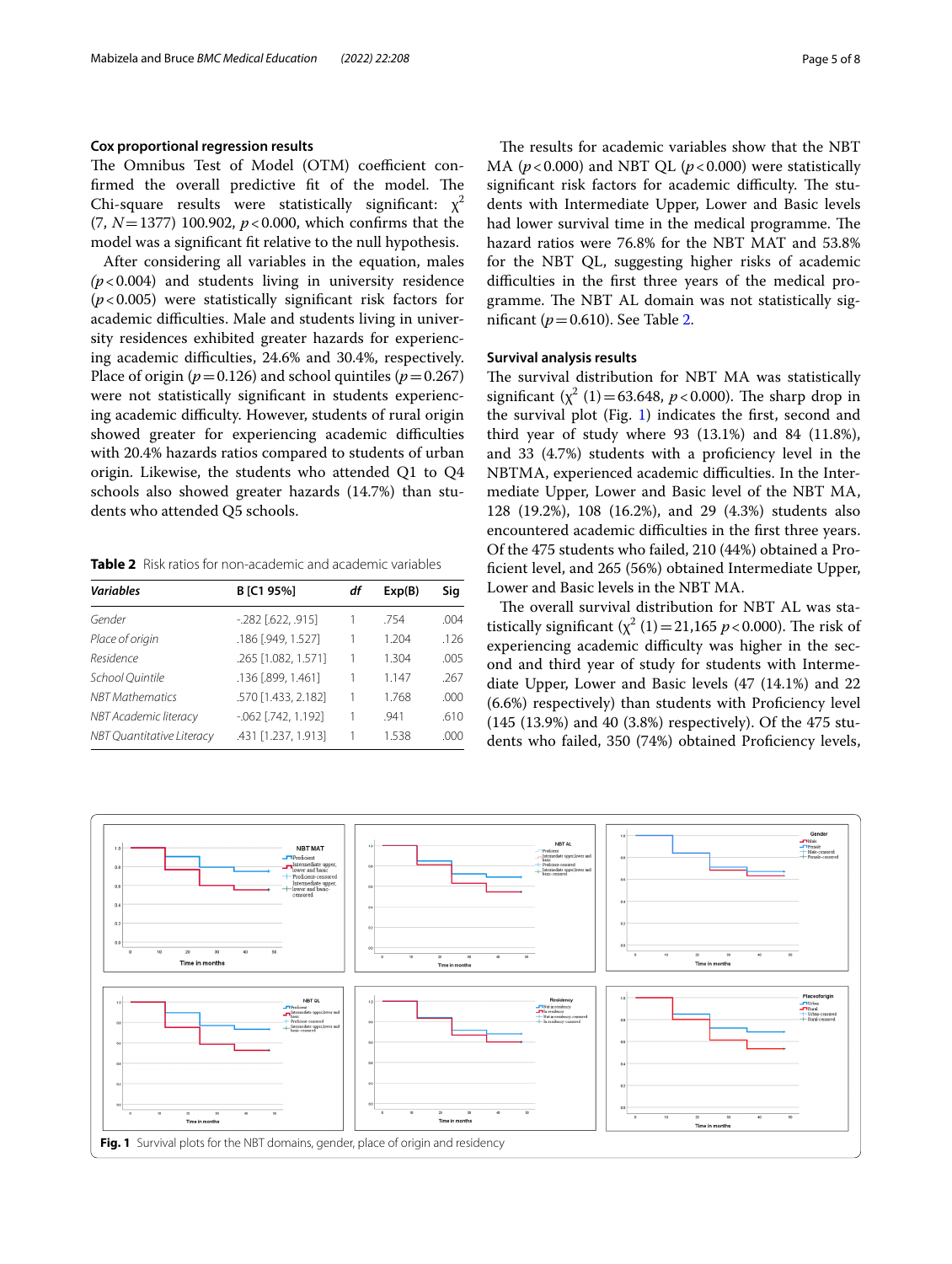and 125 (26%) obtained Intermediate Upper, Lower and Basic levels in the NBT AL.

The survival distribution for NBT QL was statistically significant  $(\chi^2(1) = 67.013, p < 0.000)$ . A similar pattern of more students experiencing academic difficulties in the first two years was observed. The first two sharp drops show higher risks for students with Intermediate Upper, Lower and Basic levels: 109 (20.7) and 85 (16.1%), than students with profciency levels: 112 (13.2%) and 107 (12.6%) in the frst two years of study. Of the 475 students who failed, 251 (53%) had a Proficiency level, and 224 (47%) had Intermediate Upper, Lower and Basic levels in the NBT QL.

Survival distribution for gender yielded no statistically significant results  $(\chi^2(1)) = 1.945$ ,  $p < 0.163$ ). Of the 475 who experienced academic difficulties, 201 (42%) were male, and 274 (58%) were female students. The survival function results comparing students who lived in a university residence with those who live off-campus were statistically significant  $(\chi^2(1)=7.298, p<0.007)$ . Overall, 313 (66%) who live in private residential and 162 (34%) who live in university residences experienced academic challenges. Students' survival by place of origin was statistically significant  $(\chi^2 \ (1) = 22.763, \ p < 0.00)$ . Based on the survival plots, students of rural origin are at a higher risk for experiencing academic difficulties.

## **Discussion**

This study focused on the first three years of the medical programme using academic and non-academic variables to determine their predictive value in students' experiencing academic difficulties. Intermediate Upper, Lower and Basic levels in any of the three NBT domains were linked with future academic difficulties for students early on in their medical degree studies. The hazards ratios for NBTMA and NBTQL suggest more serious academic difculties for the students admitted with Intermediate Upper, Lower and Basic levels. Also, being male, living in a university residence and being of rural origin were significant risk factors for academic difficulties.

Several studies on medical students report that more students encounter academic difficulties in the early years than in the later years of medical education [[14–](#page-7-5) 17. Though limited to the first three years, this study highlights those variables linked with early academic challenges in the medical programme and provides an early warning system for which decisive interventions are required.

The NBT test states that students with Intermediate Upper levels require complementary support in tutorials, workshops, augmented courses and language while students with Intermediate Lower results should be placed in a foundation programme, and the students with a

Basic level have learning challenges [[7\]](#page-6-6). This study suggests the importance of support for students admitted with Intermediate Upper, Lower and Basic levels as they are at higher risk for academic difficulties than students with Proficiency levels. The higher risk of academic challenges for these students may also suggest a lack of adequate preparation for academic programmes [\[26,](#page-7-15) [31](#page-7-21)].

Students of rural origin were more prone to encounter academic difficulties than students of urban origin. In a study exploring academic challenges in an Australian regionally located school, the Australian Standard Geographical Classifcation-Remoteness Area (ASGC-RA), a rural area, was a signifcant predictor of academic dif-ficulty [\[34\]](#page-7-24). Students who attend lower quintile schools in rural areas tend to receive substandard education in the South African context as teachers with substantial subject knowledge are concentrated in higher quintile schools [\[31](#page-7-21), [36](#page-7-26)]. Also, disparities in socio-economic status may produce cultural capitals detrimental to students' academic progress from rural and lower quintile schools [[37\]](#page-7-27). While access and financial assistance may be available, rural students usually lack epistemological access to navigate university spaces [[27\]](#page-7-16). As observed in this study, 38% of students of rural origin encountered academic challenges. Therefore, it is incumbent upon universities to support and assist students in adapting to the university's socio-cultural life.

Gender was one of the signifcant predictors of academic difficulties. More specifically, male students are at a higher risk than their female counterparts. A South African study investigating medical students' perceptions of factors afecting their academic performance found that 61% of male students perform poorly  $[17]$  $[17]$ . The central concern about male students is that they are less likely to seek help despite poor performance indicators [[18\]](#page-7-9). However, observed no diference in the academic performance between male and female medical students' cumulative GPA. The most critical issue, thus, is that the university should be proactive in identifying underperforming male students early on and offer essential support to engender positive academic outcomes.

# **Limitations and implications for future studies**

There are many reasons why some students may discontinue their studies other than academic difficulties. Variables such as parents' marital status, frst-generation students, fnancial issues, and career changes were not considered. Also, the data set received from the university's BIS unit does not explain in detail why a student discontinues the programme. There is a need for research to uncover reasons for discontinuing. This study focused only on the frst three years of study, where we observed that fewer students were experiencing academic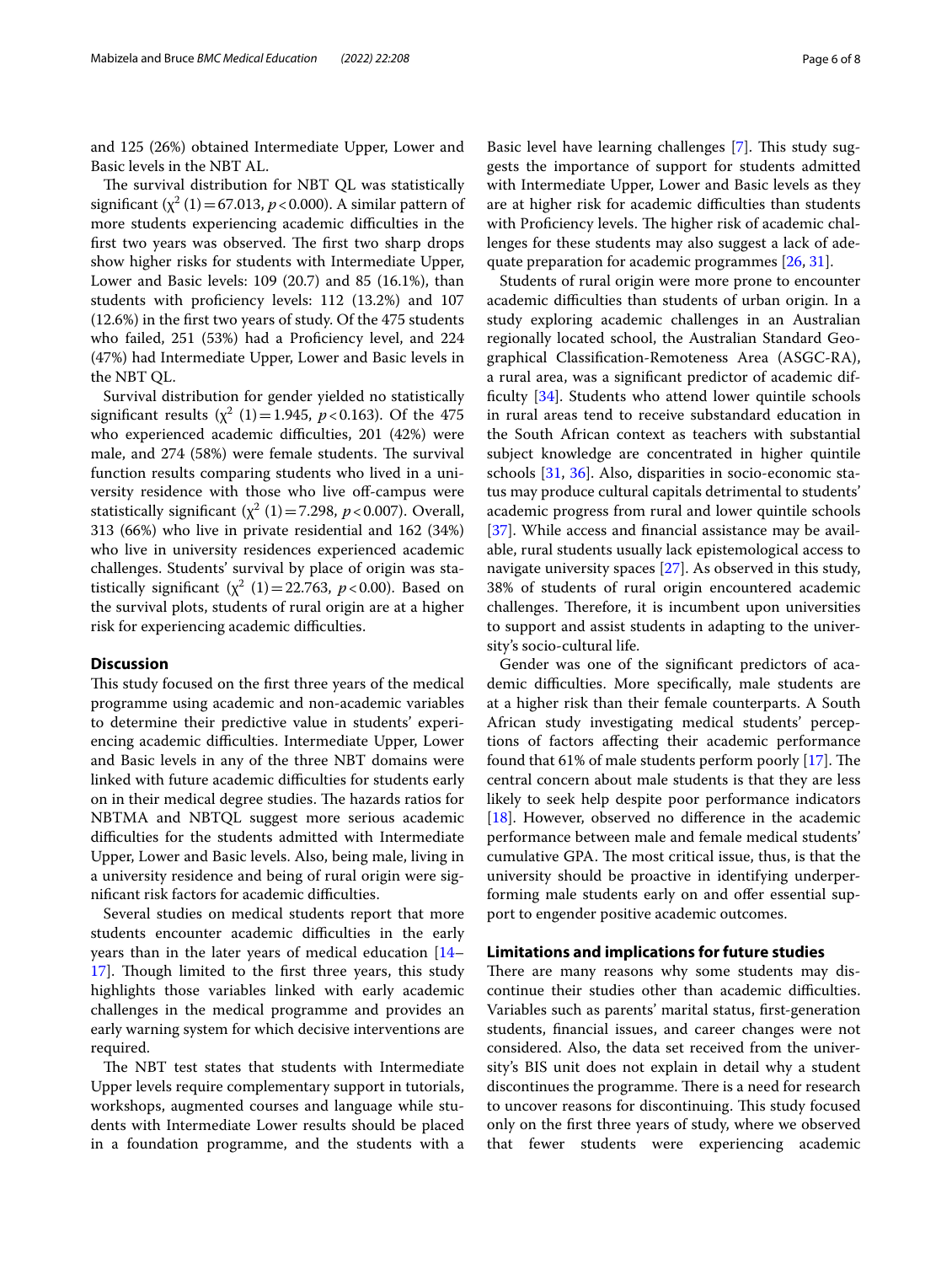challenges in the third year. It would be essential to understand how these students' progressed to the sixth year of study. Furthermore, the study was conducted in a single university, and the authors acknowledge that the results would be diferent if more universities that used similar entry requirements were included. Graduate entrants who start in the third year of the medical programme were excluded from this study.

# **Conclusion**

This study found that students with Intermediate Upper, Lower and Basic levels in any of the three NBT domains are at higher risk of encountering academic difficulties. Based on the survival analysis NBTMA and NBTQL are signifcant predictors of academic difficulty during the first three years of study. Male students, students who live in university residences and students who are from rural areas are at a signifcantly higher risk of experiencing academic diffculties. In the interest of social accountability, the NBT scores must inform the type of support programme to augment the students' skills and promote their chances of academic success. It is recommended that students admitted with scores that place them in Intermediate Upper and Lower levels be considered for tailored academic support interventions – these may vary from complementary tutorials to foundations programmes and extended curricula. Further research is required to evaluate the nature of specifc support programmes that are available and whether participating in these programmes yield positive outcomes for medical students. In the context of their traditions, the learning culture in students residences needs to be explored and strengthened for such spaces to make positive contributions to student survival and success, focusing on male students in medicine and students of rural origin. We recommend that current faculty interventions targeting rural students be more intentional in including medical students and be sustained over several semesters for a more signifcant impact. Knowledge of survival probabilities and predictors of academic difficulties leads to early identification of at-risk students and the design of interventions to improve their chances of succeeding in their studies.

#### **Abbreviations**

NBT: National Benchmark Test; NBTMA: National Benchmark Test Mathematics; NBTAL: National Benchmark Test Academic Literacy; NBTQL: National Benchmark Test Quantitative Literacy; NSC: National Senior Certifcate; SQ: School Quintile; CPR: Cox Proportional Hazard; BIS: Business Intelligence Service; OTM: Omnibus Test of Model.

#### **Acknowledgements**

The authors acknowledge the University of the Witwatersrand and Business Intelligence Services.

#### **Disclaimer**

The views and opinions expressed in this article are those of the authors and not the university's official position.

#### **Authors' contributions**

All authors participated and approved of the study. SEM, conceptualised the project, requested and analysed the data. SEM started writing, reviewing and editing the manuscript. JB contributed immensely in methodology, managing all processes of analysis and writing the manuscript. JB participated in validating the data, writing, reviewing and editing the manuscript until completion.

## **Funding**

No funding was received for this study.

#### **Availability of data and materials**

The data used in this study are available from the corresponding author subject to ethical approval.

#### **Declarations**

#### **Ethics approval and consent to participate**

Ethical clearance was granted by the University of the Witwatersrand's Human Research Ethics Committee (Medical), No. M170490. In addition, the principles of Helsinki Declaration were observed. Consent to participate was not required as secondary data was used.

#### **Consent for publication**

All authors have read and approved the manuscript.

#### **Competing interests**

The authors declare that no competing interests exist.

#### **Author details**

<sup>1</sup> Centre for Health Science Education, Faculty of Health Sciences, University of the Witwatersrand, Johannesburg, South Africa. <sup>2</sup> School of Therapeutic Sciences, Faculty of Health Sciences, University of the Witwatersrand, Johannesburg, South Africa.

# Received: 7 October 2021 Accepted: 15 March 2022 Published online: 28 March 2022

#### **References**

- <span id="page-6-0"></span>1. Ntuli S, Maboya E. Geographical distribution and profile of medical doctors in public sector hospitals of the Limpopo Province, South Africa. Afr J Prim Health Care Fam Med. 2017;9(1):1–5. [https://doi.org/10.4102/phcfm.](https://doi.org/10.4102/phcfm.v9i1.1443) [v9i1.1443.](https://doi.org/10.4102/phcfm.v9i1.1443)
- <span id="page-6-1"></span>2. George A, Blaauw D, Thompson J, Green-Thompson L. Doctor retention and distribution in post-apartheid South Africa: Tracking medical graduates (2007–2011) from one university. Hum Resour Health. 2019;4(17):1–9. [https://doi.org/10.1186/s12960-019-0439-4.](https://doi.org/10.1186/s12960-019-0439-4)
- <span id="page-6-2"></span>3. van der Merwe LJ, van Zyl GJ, Gibson ASC, Viljoen M, Iputo JE, Mammen M, et al. South African medical schools: current state of selection criteria and medical students' demographic profle. S Afr Med J. 2016;106(1):76– 81. [https://doi.org/10.7196/SAMJ.2016.v106i1.9913.](https://doi.org/10.7196/SAMJ.2016.v106i1.9913)
- <span id="page-6-3"></span>4. The World Bank. The World Bank. Physicians (per 1,000 people): World Health Organisation's Global Health Workforce Statistics, OECD, supplemented by country data. 2020. [Cited 2020 Feb 7]. Available from: [https://data.worldbank.](https://data.worldbank.org/indicator/SH.MED.PHYS.ZS?end=2017&locations=ZA&start=1960) org/indicator/SH.MED.PHYS.ZS?end=2017&locations=ZA&start=1960
- <span id="page-6-4"></span>5. [Directorate: Higher Education Management Information Systems. 2](https://data.worldbank.org/indicator/SH.MED.PHYS.ZS?end=2017&locations=ZA&start=1960)000 to 2014 First time entering undergraduate cohort studies for public higher education institutions. Pretoria: Department of Higher Education and Training; 2017. p. 135.
- <span id="page-6-5"></span>6. Mashige KP, Rampersad N, Venkatas IS. Do National Senior Certifcate results predict frst- year optometry students ' academic performance at university ? South Afr J High Educ. 2014;28(2):550–63.
- <span id="page-6-6"></span>7. CETAP. The national benchmark tests national report 2018 intake cycle. Cape Town: National Benchmark Tests Project (NBTP) Centre for Educational Testing for Access and Placement; 2018.
- <span id="page-6-7"></span>8. Mabizela S, Green-Thompson L. Exploring the association of the National Benchmark Test results with the academic performance of medical students who completed the degree in minimum time. J Educ. 2019;75:44– 55. [https://doi.org/10.1186/s12909-020-02059-8.](https://doi.org/10.1186/s12909-020-02059-8)